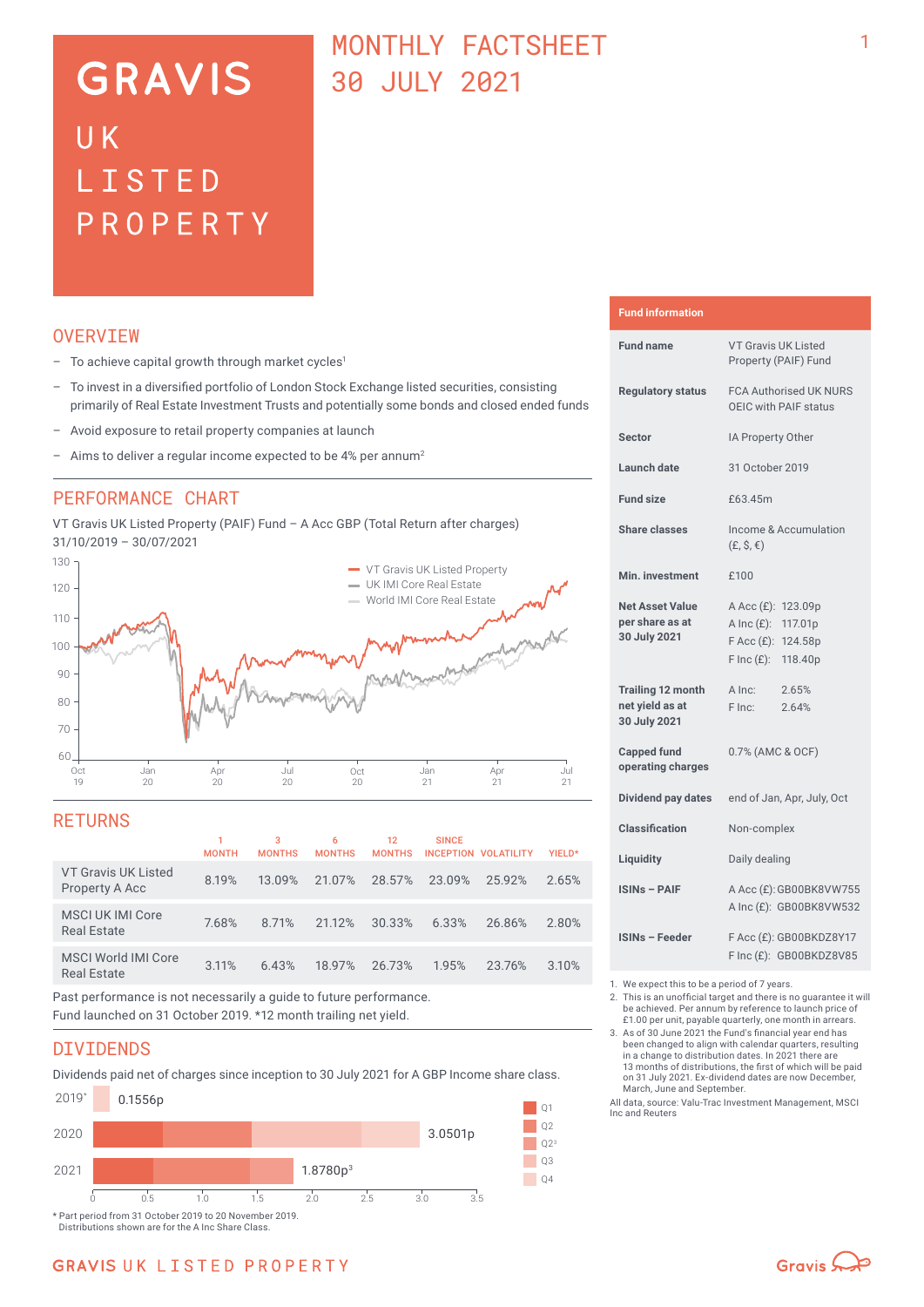## **GRAVIS** UK **LISTED** PROPERTY

## MONTHLY FACTSHEET 30 JULY 2021

### FUND ADVISER'S REPORT

#### A broad-based REIT rally resulted in the Fund being the best performing open-ended investment fund in the UK in July

Over the course of July 2021, the NAV of the Fund increased by 8.19% (A Acc GBP), making it the best performing open-ended investment fund in a universe of over 4,300 institutional and retail funds<sup>1</sup>. July was the ninth consecutive month of positive performance and a reflection of the strong positive investor sentiment towards the socio-economic mega trends to which the Fund is exposed. The Fund finished July at a new all-time high with the NAV reaching 123.09 (A Acc GBP). Since launch the Fund has increased by 23.09% (A Acc GBP), significantly outperforming both the UK real estate index<sup>2</sup>, which has increased by 6.33%, and the global real estate index $3$  which has increased by 1.95%.

The significant appreciation in REIT prices during July and the corresponding appreciation in the value of the Fund highlighted the importance of time spent invested in the market as opposed to timing the market. July was a great month for UK REITs, up 7.68%<sup>2</sup>. The fifth best month in the past 10 years<sup>4</sup>.

Not many would have predicted the precise timing and magnitude of the returns generated in July. There is clearly a potential cost for those who attempt to market time. Missing out on just the ten largest up days in the past decade would have dramatically reduced returns with the 6.98%4 annualised return dropping to just 1.33%4.

Following the deployment of launch capital, the Fund has run with a low level of cash, averaging just 3.78%. Of course, staying invested means experiencing the bad days as well as the good, but real estate equities, especially those exposed to powerful socio-economic trends (e.g. ageing population, digitalisation, generation rent and urbanisation), have tended to rise over time.

A buy and hold investment strategy does not mean do nothing, stock-picking matters and continual fundamental investment research is required to ensure that the Fund remains well positioned to capture the returns generated by enduring mega trends.

Strong results from several REITs coupled with upbeat outlook statements underpinned the strong performance. SEGRO (8.5% holding in the Fund), the owner of modern logistics assets and the largest position within the Fund, increased its dividend by 7.2% and stated that it remains "confident in the outlook for the remainder of 2021 and beyond". Primary Healthcare Properties (4.7% holding in the Fund), a leading owner of modern GP surgeries, is in its 25th consecutive year of dividend growth, increasing its most recent dividend by 5.1% over 2020. The REIT highlighted that it "looks forward to delivering further earnings and dividend growth and remains confident in PHP's future outlook".

The liquid and transparent nature of owning property via listed companies can also make them targets for asset gathering predators. In July, GCP Student Living (4.9% holding in the Fund), was the target of a board approved bid from Blackstone, one of the largest global investors in real estate. It is the second time since inception that Blackstone has bid for a Fund holding. GCP Student Living owns a collection of purpose-built student accommodation assets and sits within our generation rent mega trend. While we would prefer to own these assets for the long-term, Blackstone is proposing to pay a premium of 9.3% to the last reported EPRA NAV per share. This premium can be viewed as supporting the rationale for the Fund's focus on investing in REITs that own high-quality assets in the best locations.

Looking forward, as most Covid-19 related restrictions on social contact have now been lifted and the economy returns to some sense of normality, the Investment Adviser believes that the portfolio is very well positioned with a combination of income growth assets blended with resilient income assets that are all underpinned by strong socio-economic mega trends.

#### Matthew Norris, CFA

Investment Adviser Gravis Advisory Ltd matthew.norris@graviscapital.com

#### **Investment Adviser**

Gravis Advisory Limited is owned and managed by Gravis Capital Management Ltd ("Gravis"). Gravis was established in May 2008 as a specialist investor in property and infrastructure and now manages c.£3.9bn of assets in these sectors in the UK. Gravis Advisory Limited is Investment Adviser to the c.£810m VT Gravis UK Infrastructure Income Fund, the c.351m VT Gravis Clean Energy Income Fund, the c.63m VT Gravis UK Listed Property (PAIF) Fund and the c.£20m VT Gravis Digital Infrastructure Income Fund.

#### **Fund Advisers**

**Matthew Norris, CFA** is the lead adviser to the VT Gravis UK Listed Property Fund.

Matthew has more than two decades investment management experience and has a specialist focus on real estate securities.

He served as an Executive Director of Grosvenor Europe where he was responsible for global real estate securities strategies. He joined Grosvenor following roles managing equity funds at Fulcrum Asset Management and Buttonwood Capital Partners.

Matthew holds a BA (Hons) degree in Economics & Politics from the University of York, the Investment Management Certificate and is a CFA charterholder.

He also provides expert input to research projects run by EPRA, which focus on the importance of emergent real estate sectors.

**Nick Barker** is the strategic adviser to the fund. Nick is the lead manager of the c.£1bn GCP Student Living REIT.

He is a qualified member of RICS and headed up the Alternative Property division at Schroders. Nick joined Gravis in 2016 and has accumulated over 16 years of investment experience in the property sector.

- 2. MSCI UK IMI Core Real Estate Net Total Return GBP.
- 3. MSCI World IMI Core Real Estate Net Total Return GBP.
- 4. EPRA UK Total Return Index.
- 5. Based on the performance of the iShares UK Property UCITS ETF.

## CORRELATION, PERFORMANCE AND VOLATILITY COMPARISON

#### 31 October 2019 – 30 July 2021

|                                               | <b>CORRELATION</b>              | <b>RETURN</b> | <b>VOLATILITY</b> | YIELD |
|-----------------------------------------------|---------------------------------|---------------|-------------------|-------|
| VT Gravis UK Listed Property Fund (A GBP Acc) | $\hspace{0.1mm}-\hspace{0.1mm}$ | 23.1%         | 25.9%             | 2.65% |
| <b>MSCI UK IMI Core Real Estate</b>           | 0.78                            | 6.3%          | 26.9%             | 2.80% |
| MSCI World IMI Core Real Estate               | 0.51                            | 1.9%          | 23.8%             | 3.10% |

Past performance is not necessarily a guide to future performance.



<sup>1.</sup> The Investment Association.